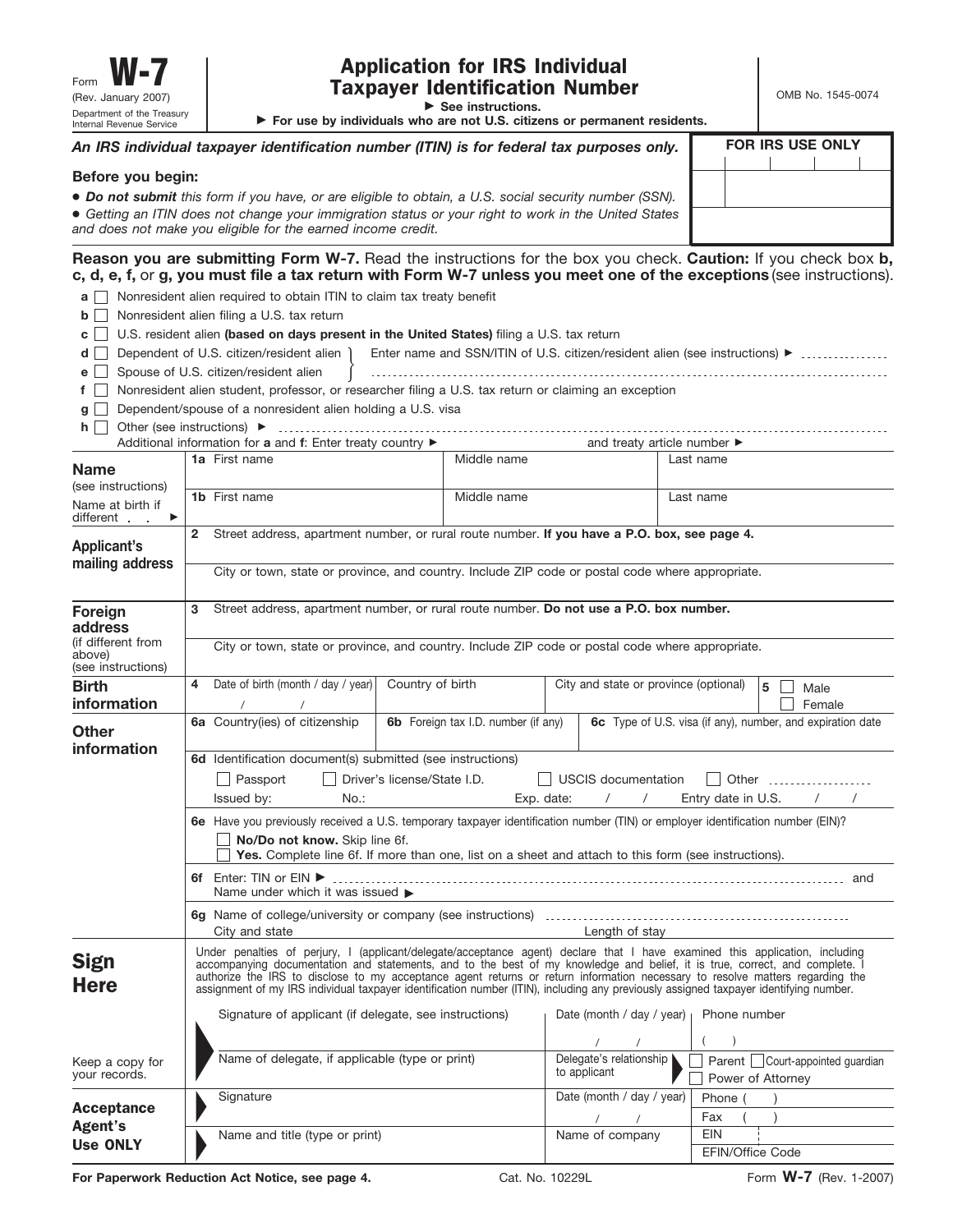# **General Instructions**

#### **Purpose of Form**

Use Form W-7 to apply for an IRS individual taxpayer identification number (ITIN). An ITIN is a nine-digit number issued by the U.S. Internal Revenue Service (IRS) to individuals who are required for U.S. tax purposes to have a U.S. taxpayer identification number but who do not have, and are not eligible to obtain, a social security number (SSN).

**The ITIN is for federal tax purposes only.** It does not entitle you to social security benefits and does not change your immigration status or your right to work in the United States. Also, individuals filing tax returns using an ITIN are not eligible for the earned income credit (EIC).

**SSNs.** Do not complete Form W-7 if you have an SSN or you are eligible to obtain an SSN. You are eligible for an SSN if you are a U.S. citizen or if you have been admitted by the United States for permanent residence or U.S. employment.

If you have an application for an SSN pending, do not file Form W-7. Complete Form W-7 only if the Social Security Administration (SSA) notifies you that an SSN cannot be issued.

To obtain an SSN, see Form SS-5, Application for a Social Security Card. To get Form SS-5 or to find out if you are eligible to obtain an SSN, go to *www.socialsecurity.gov* or contact an SSA office.

### **Who Must Apply**

Any individual who is not eligible to obtain an SSN but who must furnish a taxpayer identification number must apply for an ITIN on Form W-7. Examples include the following.

● A nonresident alien individual eligible to obtain the benefit of reduced withholding under an income tax treaty. See Pub. 515, Withholding of Tax on Nonresident Aliens and Foreign Entities.

● A nonresident alien individual not eligible for an SSN who is required to file a U.S. tax return or who is filing a U.S. tax return only to claim a refund.

● A nonresident alien individual not eligible for an SSN who elects to file a joint U.S. tax return with a spouse who is a U.S. citizen or resident.

● A U.S. resident alien (based on the substantial presence test) who files a U.S. tax return but who is not eligible for an SSN. For information about the substantial presence test, see Pub. 519, U.S. Tax Guide for Aliens.

● An alien spouse eligible to be claimed as an exemption on a U.S. tax return who is not eligible to obtain an SSN.

● An alien individual eligible to be claimed as a dependent on a U.S. tax return but who is not eligible to obtain an SSN. To determine if an alien individual is eligible to be claimed as a dependent on a U.S. tax return, see Pub. 501, Exemptions, Standard Deduction, and Filing Information, and Pub. 519.

● A nonresident alien student, professor, or researcher who is required to file a U.S. tax return but who is not eligible for an SSN, or who is claiming an exception to the tax return filing requirement.

● A dependent/spouse of a nonresident alien holding a U.S visa who is not eligible for an SSN.

#### **ITIN Not Needed**

**Forms 4868, 1040-ES, or 1040-ES(NR).** If you are filing an application for an extension of time to file using Form 4868, or making an estimated tax payment using Form 1040-ES or Form 1040-ES(NR), **do not** file Form W-7 with those forms. Enter "ITIN TO BE REQUESTED" wherever your SSN or ITIN is requested. An ITIN will be issued only after you file a tax return and meet all other requirements. An ITIN is not needed if you are filing the following forms.

**Form 1040EZ-T.** If you are requesting a credit or refund of the federal telephone excise tax on Form 1040EZ-T, **do not** file Form W-7 with that form. For information on completing Form 1040EZ-T if you do not have an ITIN, see the instructions for Form 1040EZ-T.

### **Additional Information**

**Publications.** For details on resident and nonresident alien status, see Pub. 519.

For details on individuals who can be claimed as dependents and on obtaining an SSN for a dependent, see Pub. 501.

These publications are available free from the IRS. To order the publications, call 1-800-TAX-FORM (1-800-829-3676) if you are in the United States. If you have a foreign address, write to:

National Distribution Center P.O. Box 8903 Bloomington, IL 61702-8903

You can also get these publications on the IRS website at *www.irs.gov.*

**Telephone help.** If, after reading these instructions and our free publications, you are not sure how to complete your application or have additional questions, call 1-800-829-1040 if you are in the United States. If you are outside the United States, you can contact our overseas offices in Frankfurt, London, or Paris.

## **How To Apply**

Your application must include all of the following.

1. Your completed Form W-7.

2. Your original, completed tax return(s) for which the ITIN is needed. Attach Form W-7 to the front of your tax return. If you are applying for more than one ITIN for the same tax return (such as for a spouse or dependent(s)), attach all Forms W-7 to the same tax return. After your Form W-7 has been processed, the IRS will assign an ITIN to the return and process the return.



*There are exceptions to the requirement to include a U.S. tax return. If you claim one of these exceptions, you must submit the documentation required in lieu of a tax return. See the* Exceptions Table *beginning on page 5.*

3. The original documents, or certified or notarized copies of documents, that substantiate the information provided on the Form W-7. The supporting documentation must be consistent with the applicant's information provided on Form W-7. For example, the name, date of birth, and country(ies) of citizenship must be the same as on Form W-7, lines 1a, 4, and 6a.

**If you submit an original valid passport (or a notarized or certified copy of a valid passport), you do not need to submit any other documents.** Otherwise, you must submit at least two or more of the documents listed below. The documents must be current, verify your identity (that is, contain your name), and support your claim of foreign status. At least one document must contain your photograph, but a photograph is not required if documents are submitted for a dependent under age 14 (under age 18 if a student). Do not attach expired documents.

a. National identification card (must show photo, name, current address, date of birth, and expiration date).

- b. U.S. driver's license.
- c. Civil birth certificate.
- d. Foreign driver's license.
- e. U.S. state identification card.
- f. Foreign voter's registration card.
- g. U.S. military identification card.
- h. Foreign military identification card.
- i. U.S. visa issued by the U.S. Department of State.

j. U.S. Citizenship and Immigration Services (USCIS) photo identification.

- k. Medical records.\*
- l. School records.<sup>\*</sup>

\*These documents are only valid for dependents under age 14 (under age 18 if a student) and can be used to establish foreign status only if they are foreign documents.

You can submit copies of original documents if the copies are:

● Certified by the issuing agency or official custodian of the original record, or

● Notarized by a U.S. notary public legally authorized within his or her local jurisdiction to certify that the document is a true copy of the original. To do this, the notary must see the valid, unaltered original document and verify that the copy conforms to the original. U.S. notaries public are available at U.S. embassies and consulates worldwide. Foreign notaries are acceptable as outlined by the Hague **Convention**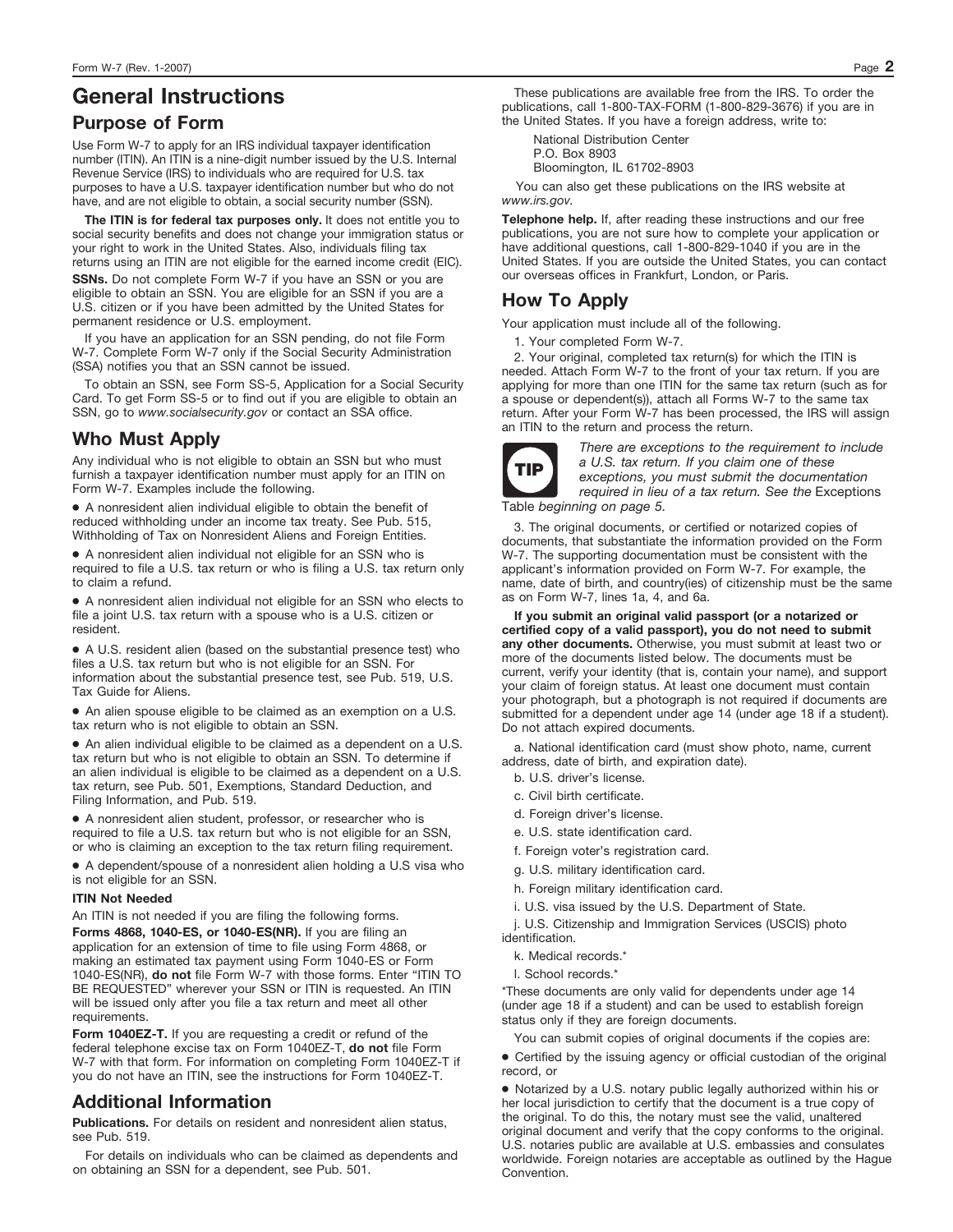Original documents you submit will be returned to you. You do not need to provide a return envelope. If your original documents are not returned within 60 days, you can call the IRS (see *Telephone help* on page 2). Copies of documents will not be returned.



*To avoid any loss of your documents, it is suggested you do not submit the original documentation.* TIP

Keep a copy of your application for your records.

### **When To Apply**

Complete and attach Form W-7 when you file the tax return for which the ITIN is needed. However, if you meet one of the exceptions described later under *h. Other.,* complete and submit Form W-7 as soon as possible after you determine you are covered by that exception.

Allow 4 to 6 weeks for the IRS to notify you in writing of your ITIN. If you have not received your ITIN or correspondence at the end of the 6-week period, you can call the IRS to find out the status of your application (see *Telephone help* on page 2).

# **Where To Apply**

**By mail.** Mail Form W-7, your tax return (or other documents required by an exception), and the documentation listed in item (3) under *How To Apply* on page 2 to:

Internal Revenue Service **ITIN Operation** P.O. Box 149342 Austin, TX 78714-9342



*Do not use the mailing address in the instructions for your tax return.*

**In person.** You can apply for an ITIN by bringing your completed forms and documentation to any IRS Taxpayer Assistance Center in the United States and most IRS offices abroad. Before applying at an IRS office abroad, find out if that office accepts Form W-7 applications.

**Through acceptance agent.** You can also apply through an acceptance agent authorized by the IRS. An acceptance agent can help you complete and file Form W-7. To obtain a list of agents, visit the IRS website at *www.irs.gov.*

# **Specific Instructions**

If you are completing this form for someone else, answer the questions as they apply to that person.

#### **Reason For Applying**

You must check the box to indicate the reason you are completing Form W-7. If more than one box applies to you, check the box that best explains your reason for submitting Form W-7. However, if an exception applies be sure to check box h.

**a. Nonresident alien required to obtain an ITIN to claim tax treaty benefit.** Certain nonresident aliens must obtain an ITIN to claim a tax treaty benefit even if they do not have to file a U.S. tax return. If you check this box to claim the benefits of a U.S. income tax treaty with a foreign country, also check box h. On the dotted line next to box h, enter "Exception 1" or "Exception 2," whichever applies (see this page). Also, enter the name of the treaty country and treaty article number in the appropriate entry spaces below box h and attach the documents required under whichever exception applies. For more details on tax treaties, see Pub. 901, U.S. Tax Treaties.

**b. Nonresident alien filing a U.S. tax return.** This category includes:

● A nonresident alien who must file a U.S. tax return to report income effectively or not effectively connected with the conduct of a trade or business in the United States, and

● A nonresident alien who is filing a U.S. tax return only to obtain a refund.

**c. U.S. resident alien (based on days present in the United States) filing a U.S. tax return.** A foreign individual living in the United States who does not have permission to work from the

USCIS, and is thus ineligible for an SSN, may still be required to file a U.S. tax return. These individuals must check this box.

**d. Dependent of a U.S. citizen/resident alien.** This is an individual who can be claimed as a dependent on a U.S. tax return and is not eligible to obtain an SSN.

**e. Spouse of a U.S. citizen/resident alien.** This category includes:

● A nonresident alien husband or wife who is not filing a U.S. tax return (including a joint return) and who is not eligible to obtain an SSN but who, as a spouse, can be claimed as an exemption, and

● A nonresident alien electing to file a U.S. tax return jointly with a spouse who is a U.S. citizen or resident.

**f. Nonresident alien student, professor, or researcher filing a U.S. tax return or claiming an exception.** This is an individual who has not abandoned his or her residence in a foreign country and who is a bona fide student, professor, or researcher coming temporarily to the United States solely to attend classes at a recognized institution of education, to teach, or to perform research. If you check this box, you must complete lines 6c and 6g and provide your passport with a valid U.S. visa. If you are present in the United States on a work-related visa (F-1, J-1, or M-1), but will not be employed (that is, your presence in the United States is study related), you can choose to attach a letter from the Designated School Official or Responsible Officer instead of applying with the SSA for an SSN. The letter must clearly state that you will not be securing employment while in the United States, and your presence here is solely study related. If you check this box to claim the benefits of a U.S. income tax treaty with a foreign country, also check box h. On the dotted line next to box h, enter "Exception 2" (see below). Also, enter the name of the treaty country and the treaty article number in the appropriate entry spaces below box h and attach the documents required under Exception 2.

**g. Dependent/spouse of a nonresident alien holding a U.S. visa.** This is an individual who can be claimed as a dependent or a spouse on a U.S. tax return, who is unable, or not eligible, to obtain an SSN and has entered the United States with a nonresident alien holding a U.S. visa. For example, the primary visa holder has a B-1 visa; the dependent or spouse has a B-2 visa.

**h. Other.** If the reason for your ITIN request is not described in boxes a through g, check this box. Describe in detail your reason for requesting an ITIN and attach supporting documents.

Frequently, third parties (such as banks and other financial institutions) which are subject to information reporting and withholding requirements, will request an ITIN from you to enable them to file information returns required by law. If you are requesting an ITIN for this reason, you may be able to claim one of the exceptions described below. Enter on the dotted line next to box h the exception that applies to you. You will not need to attach a tax return to your Form W-7. For more detailed information regarding the exception(s) that may apply to you, see the *Exceptions Table* beginning on page 5.

**Note.** If box h is checked, box a or f may also be checked.

*Exception 1. Passive income—third party withholding or tax treaty benefits.* This exception may apply if you are the recipient of partnership income, interest income, annuity income, etc. that is subject to third party withholding or covered by tax treaty benefits. See the *Exceptions Table* beginning on page 5 for information on the requirements for claiming Exception 1.

Information returns applicable to Exception 1 may include the following.

● Form 1042-S, Foreign Person's U.S. Source Income Subject to Withholding

● Form 1099-INT, Interest Income

● Form 8805, Foreign Partner's Information Statement of Section 1446 Withholding Tax

#### *Exception 2. Other income.*



*Applicants with a U.S. visa that is valid for employment should first apply for an SSN with the SSA. You are not eligible for an ITIN if you are eligible to obtain an SSN.*

This exception may apply if:

1. You are claiming the benefits of a U.S. income tax treaty with a foreign country and you receive any of the following:

a. Wages, salary, compensation, and honoraria payments,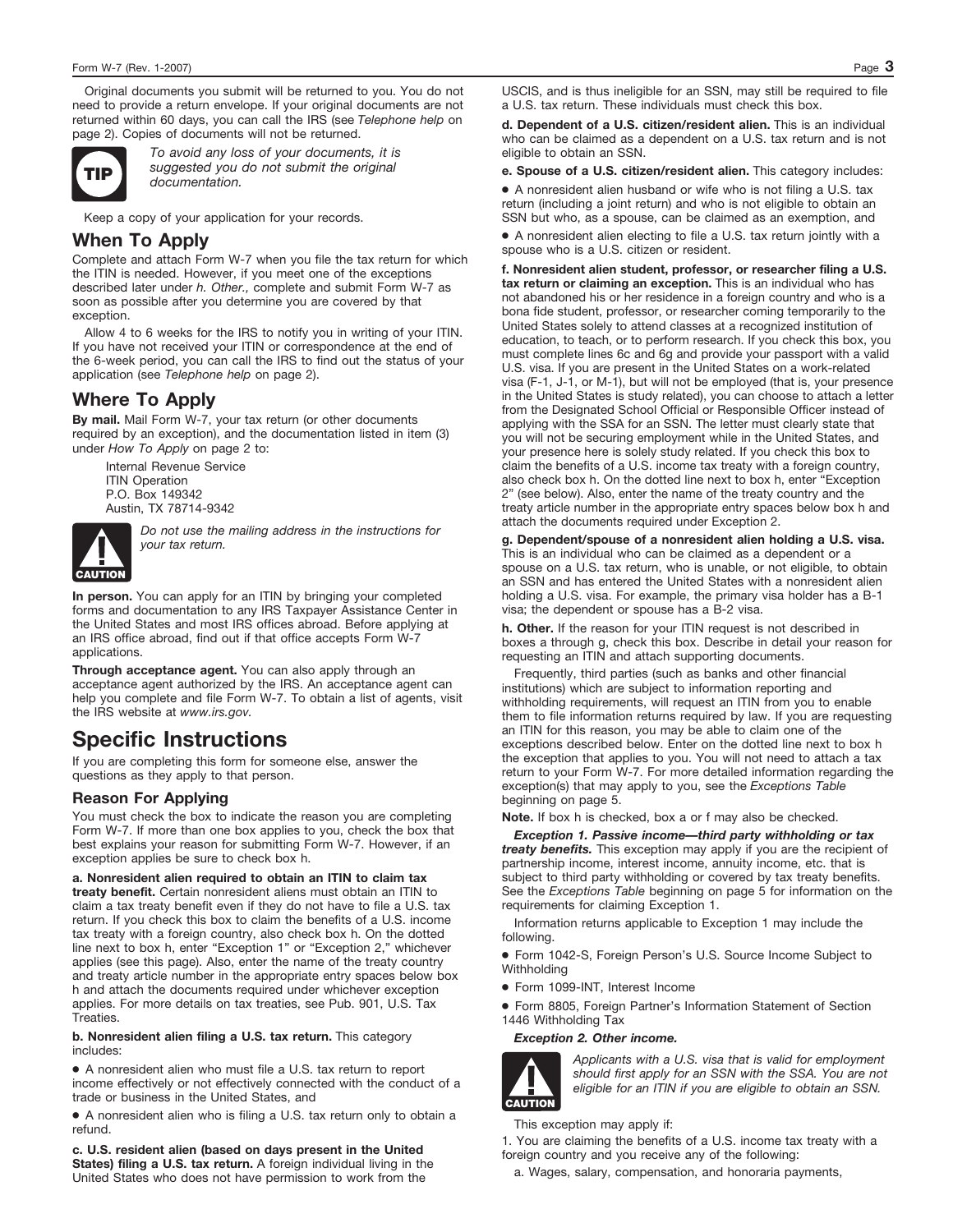b. Scholarships, fellowships, and grants,

c. Gambling income, or

2. You are receiving taxable scholarship, fellowship, or grant income, but not claiming the benefits of an income tax treaty.

See the *Exceptions Table* for information on the requirements for claiming Exception 2. Information returns applicable to Exception 2 may include Form 1042-S, Foreign Person's U.S. Source Income Subject to Withholding.

*Exception 3. Mortgage interest—third party reporting.* This exception may apply if you have a home mortgage loan on real property you own in the United States that is subject to third party reporting of mortgage interest. See the *Exceptions Table* for information on the requirements for claiming Exception 3. Information returns applicable to Exception 3 may include Form 1098, Mortgage Interest Statement.

*Exception 4. Dispositions by a foreign person of U.S. real property interest—third party withholding.* This exception may apply if you are a party to a disposition of a U.S. real property interest by a foreign person, which is generally subject to withholding by the transferee or buyer (withholding agent). See the *Exceptions Table* for information on the requirements for claiming Exception 4. Information returns applicable to Exception 4 may include the following.

● Form 8288, U.S. Withholding Tax Return for Dispositions by Foreign Persons of U.S. Real Property Interests

● Form 8288-A, Statement of Withholding on Dispositions by Foreign Persons of U.S. Real Property Interests

● Form 8288-B, Application for Withholding Certificate for Dispositions by Foreign Persons of U.S. Real Property Interests

#### **Line Instructions**

Enter N/A (not applicable) on all lines that do not apply to you. **Do not** leave any lines blank.

**Line 1a.** Enter your legal name on line 1a as it appears on your documents. This entry should reflect your name as it will appear on a U.S. tax return.



*Your ITIN will be established using this name. If you do not use this name on the U.S. tax return, the processing of the U.S. tax return may be delayed.*

**Line 1b.** Enter your name as it appears on your birth certificate if it is different from your entry on line 1a.

Line 2. Enter your complete mailing address on line 2. This is the address the IRS will use to return your original documents and send written notification of your ITIN.

**Note.** If the U.S. Postal Service will not deliver mail to your physical location, enter the U.S. Postal Service's post office box number for your mailing address. Contact your local U.S. Post Office for more information. Do not use a post office box owned and operated by a private firm or company.

Line 3. Enter your complete foreign address in the country where you permanently or normally reside if it is different from the address on line 2. If you no longer have a permanent residence, due to your relocation to the United States, enter only the foreign country where you last resided on line 3. If you are claiming a benefit under an income tax treaty with the United States, line 3 must show the treaty country.



*Do not use a post office box or an "in care of" (c/o) address instead of a street address on line 2 if you are entering just a "country" name on line 3. If you do, your application will be rejected.*

**Line 4.** To be eligible for an ITIN, your birth country must be recognized as a foreign country by the U.S. Department of State.

Line 6a. Enter the country or countries (in the case of dual citizenship) in which you are a citizen. Enter the complete country name; do not abbreviate.

**Line 6b.** If your country of residence for tax purposes has issued you a tax identification number, enter that number on line 6b. For example, if you are a resident of Canada, enter your Canadian Social Insurance Number.

**Line 6c.** Enter only U.S. nonimmigrant visa information. Include the USCIS classification, number of the U.S. visa, and the expiration date in month/day/year format. For example, if you have a B-1/B-2 visa

with the number 123456 that has an expiration date of December 31, 2007, enter "B-1/B-2," "123456," and "12/31/2007" in the entry space.

**Note.** If the visa has been issued under a "duration of stay" label by USCIS, enter "D/S" as the expiration date.

Line 6d. Check the box indicating the type of document(s) you are submitting for identification. You must submit documents as explained in item (3) under *How To Apply* on page 2. Enter the name of the state or country or other issuer, the identification number (if any) appearing on the document(s), the expiration date, and the date on which you entered the United States. Dates must be entered in the month/day/year format. Also, you may be required to provide a certified translation of foreign language documents.

**Note.** Any visa information shown on a passport must be entered on line 6c.

**Line 6e.** If you ever received a temporary taxpayer identification number (TIN) or an employer identification number (EIN), check the "Yes" box and complete line 6f. If you never had a temporary TIN or an EIN, or you do not know your temporary TIN, check the "No/Do not know" box.

A temporary TIN is a nine-digit number issued by the IRS to persons who file a return or make a payment without providing a TIN. You would have been issued this number if you filed a U.S. tax return and did not have a social security number. This temporary TIN will appear on any correspondence the IRS sent you concerning that return.

An EIN is a nine-digit number (for example, 12-3456789) assigned by the IRS to businesses, such as sole proprietorships.

**Line 6f.** If you have both a temporary TIN and an EIN, attach a separate sheet listing both. If you were issued more than one temporary TIN, attach a separate sheet listing all the temporary TINs you received.

**Line 6g.** If you checked reason f, you must enter the name of the educational institution and the city and state in which it is located. You must also enter your length of stay in the United States.

If you are temporarily in the United States for business purposes, you must enter the name of the company with whom you are conducting your business and the city and state in which it is located. You must also enter your length of stay in the United States.

**Signature.** You must sign Form W-7. However, if the applicant is a minor under 14 years of age, a delegate (parent or court-appointed guardian) can sign for him or her. Type or print the delegate's name in the space provided and check the appropriate box that indicates his or her relationship to the applicant. If the delegate is signing as a court-appointed guardian, attach a copy of the court-appointment papers showing the legal guardianship.

If the applicant is 14 years of age or over, the applicant can sign or appoint an authorized agent to sign. The authorized agent could be the applicant's parent or another person designated by the applicant. The authorized agent must print his or her name in the space provided for the name of the delegate and attach Form 2848, Power of Attorney and Declaration of Representative.

**Paperwork Reduction Act Notice.** We ask for the information on this form to carry out the Internal Revenue laws of the United States. You are required to give us the information. We need it to ensure that you are complying with these laws and to allow us to figure and collect the right amount of tax.

You are not required to provide the information requested on a form that is subject to the Paperwork Reduction Act unless the form displays a valid OMB control number. Books or records relating to a form or its instructions must be retained as long as their contents may become material in the administration of any Internal Revenue law. Generally, tax returns and return information are confidential, as required by Internal Revenue Code section 6103.

The average time and expenses required to complete and file this form will vary depending on individual circumstances. For the estimated averages, see the instructions for your income tax return.

If you have suggestions for making this form simpler, we would be happy to hear from you. See the instructions for your income tax return.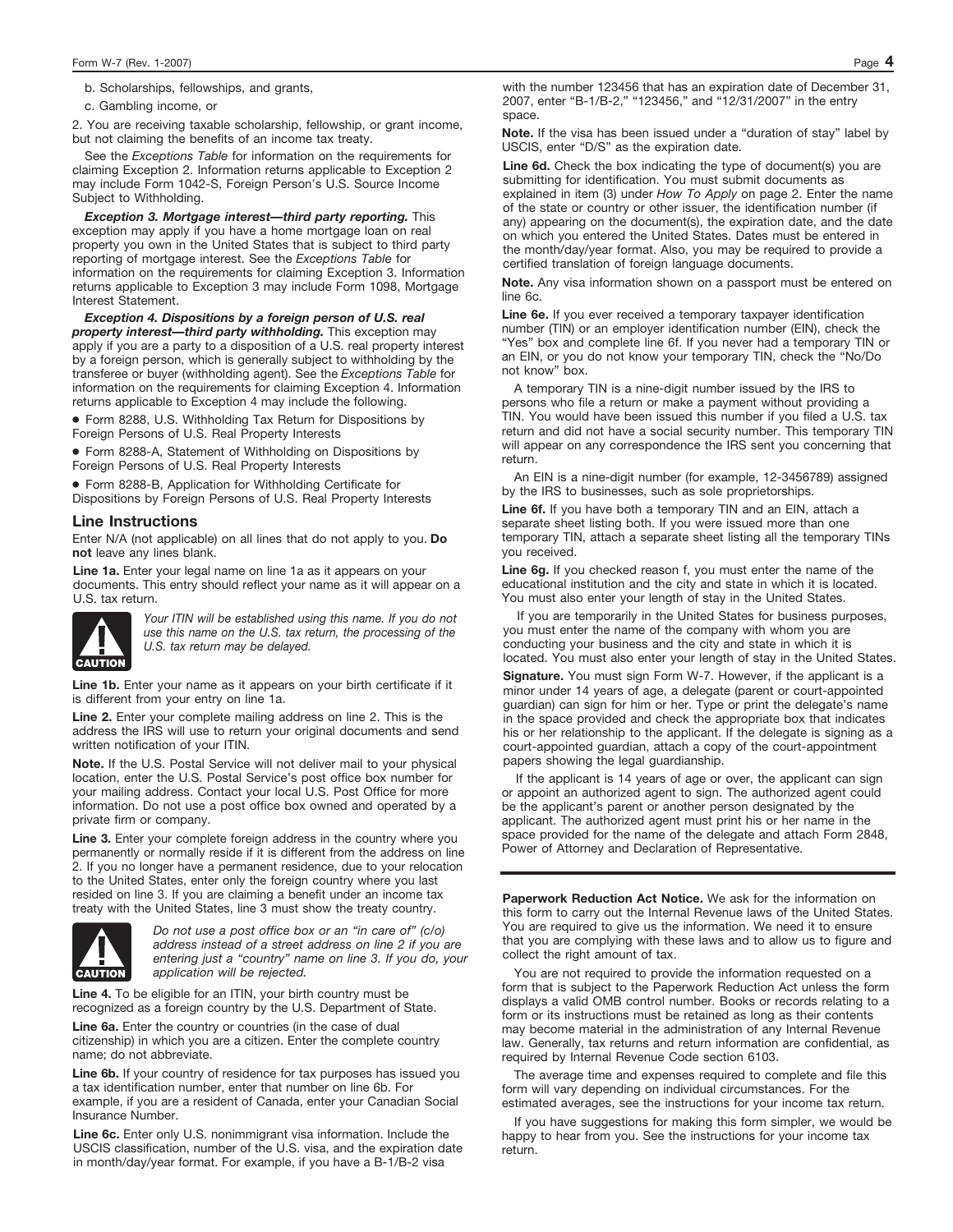| <b>Exceptions Table</b>                                                                                                                                                                                                                                                                                                                                                                |                                                                                                                                                                                                                                                                                                                                                                                                                                                                                                                                                                                                                                                                                                                                                                                                                                                                                                |                    |  |  |  |
|----------------------------------------------------------------------------------------------------------------------------------------------------------------------------------------------------------------------------------------------------------------------------------------------------------------------------------------------------------------------------------------|------------------------------------------------------------------------------------------------------------------------------------------------------------------------------------------------------------------------------------------------------------------------------------------------------------------------------------------------------------------------------------------------------------------------------------------------------------------------------------------------------------------------------------------------------------------------------------------------------------------------------------------------------------------------------------------------------------------------------------------------------------------------------------------------------------------------------------------------------------------------------------------------|--------------------|--|--|--|
| IF you are a person who                                                                                                                                                                                                                                                                                                                                                                | AND you submit                                                                                                                                                                                                                                                                                                                                                                                                                                                                                                                                                                                                                                                                                                                                                                                                                                                                                 | THEN you can claim |  |  |  |
| is a partner in a foreign partnership that<br>invests in the United States and who<br>owns assets that generate income<br>subject to IRS information reporting and<br>federal tax withholding requirements                                                                                                                                                                             | a copy of the portion of the partnership agreement showing:<br>• the partnership's EIN,<br>• that you are a partner in the partnership, and<br>• that the partnership is conducting business in the United States                                                                                                                                                                                                                                                                                                                                                                                                                                                                                                                                                                                                                                                                              | Exception #1.      |  |  |  |
| has an interest bearing bank account<br>that generates income effectively<br>connected with your U.S. trade or<br>business and that is subject to IRS<br>information reporting and/or federal tax<br>withholding requirements                                                                                                                                                          | documentation from the bank showing:<br>• that you opened an interest bearing business account subject to IRS information<br>reporting and/or federal tax withholding requirements during the current tax year,<br>and<br>• that you have an ownership interest in the account                                                                                                                                                                                                                                                                                                                                                                                                                                                                                                                                                                                                                 | Exception #1.      |  |  |  |
| is a resident alien for tax purposes<br>and who opens an interest bearing bank<br>account that generates income subject<br>to IRS information reporting and/or<br>federal tax withholding requirements (or<br>would otherwise be subject to such<br>requirements except for the fact that the<br>applicable dollar threshold amount is not<br>met)                                     | • documentation from the bank stating that you are receiving distributions from a<br>deposit account subject to IRS information reporting and/or federal tax<br>withholding requirements (or would otherwise be subject to such requirements<br>except for the fact that the applicable dollar threshold amount is not met) during<br>the current tax year, and<br>• a copy of the Form W-9, Request for Taxpayer Identification Number and<br>Certification, signed or stamped by the bank                                                                                                                                                                                                                                                                                                                                                                                                    | Exception #1.      |  |  |  |
| receives distributions during the current<br>tax year of income such as pensions,<br>annuities, royalties, dividends, etc., and<br>who is required to provide an ITIN to the<br>withholding agent (that is, investment<br>company, insurance company, financial<br>institution, etc.) for purposes of tax<br>withholding and information reporting<br>requirements                     | a signed letter or other document on official letterhead paper from the withholding<br>agent showing:<br>• your name and account number, and<br>• verification that an ITIN is required to make distributions to you during the current<br>tax year that are subject to federal income tax withholding and/or information<br>reporting requirements                                                                                                                                                                                                                                                                                                                                                                                                                                                                                                                                            | Exception #1.      |  |  |  |
| is claiming tax treaty benefits for an<br>exemption from, or a reduced rate of,<br>withholding on passive income                                                                                                                                                                                                                                                                       | evidence on the Form W-7 application that you are entitled to claim tax treaty benefits                                                                                                                                                                                                                                                                                                                                                                                                                                                                                                                                                                                                                                                                                                                                                                                                        | Exception #1.      |  |  |  |
| is claiming tax treaty benefits for an<br>exemption from, or a reduced rate of,<br>withholding on your wages, salary,<br>compensation, and honoraria payments,<br>and will submit Form 8233, Exemption<br>From Withholding on Compensation for<br>Independent (and Certain Dependent)<br>Personal Services of a Nonresident Alien<br>Individual, to the payer of your income           | • evidence on the Form W-7 application that you are entitled to claim tax treaty<br>benefits.<br>• a copy of the completed withholding agent's portion of Form 8233 attached to the<br>Form W-7,<br>• a letter from the SSA, stating that you are ineligible to receive an SSN; or (if you are<br>present in the U.S. receiving honoraria payments), a letter from the authorized<br>school official, and<br>• a letter of employment from the payer of your income; or a copy of your<br>employment contract; or a letter requesting your presence for a speaking<br>engagement                                                                                                                                                                                                                                                                                                               | Exception #2.      |  |  |  |
| is a foreign student, scholar, professor,<br>or researcher claiming tax treaty benefits<br>for an exemption from, or a reduced rate<br>of, tax on your income from<br>non-compensatory scholarships,<br>fellowships, or grants, and will submit<br>Form W-8BEN, Certificate of Foreign<br>Status of Beneficial Owner for United<br>States Tax Withholding, to the<br>withholding agent | • evidence on the Form W-7 application that you are entitled to claim tax treaty<br>benefits,<br>• a copy of the Form W-8BEN that you submitted to the withholding agent, and<br>• a letter or official notification from the educational institution (that is, college or<br>university) awarding the scholarship, grant, or honorarium; or a copy of a contract<br>with a college, university, or educational institution<br>Note. If you are a student on an F-1, J-1, or M-1 visa and will not be employed while<br>studying in the U.S., you do not need to apply for an SSN. However, you do need to<br>submit a letter from your Designated School Official or Responsible Officer stating that<br>you will not be securing employment in the U.S. or receiving any type of income from<br>personal services.                                                                           | Exception #2.      |  |  |  |
| is a foreign student, scholar, professor,<br>or researcher who is not claiming tax<br>treaty benefits for an exemption from, or<br>a reduced rate of, tax on income from<br>non-compensatory scholarships,<br>fellowships, or grants                                                                                                                                                   | • a letter from the Designated School Official (DSO) or Responsible Officer (RO), on<br>official letterhead, stating that you are receiving income from scholarships,<br>fellowships, or grants that is subject to IRS federal tax withholding and information<br>reporting requirements,<br>• a letter or official notification from the educational institution awarding the<br>scholarship, fellowship, or grant, and<br>• evidence on the Form W-7 application displaying the name of the college,<br>university, or educational institution<br>Note. If you are a student on an F-1, J-1, or M-1 visa and will not be employed while<br>studying in the U.S., you do not need to apply for an SSN. However, you do need to<br>submit a letter from your DSO or RO stating that you will not be securing employment in<br>the U.S. or receiving any type of income from personal services. | Exception #2.      |  |  |  |